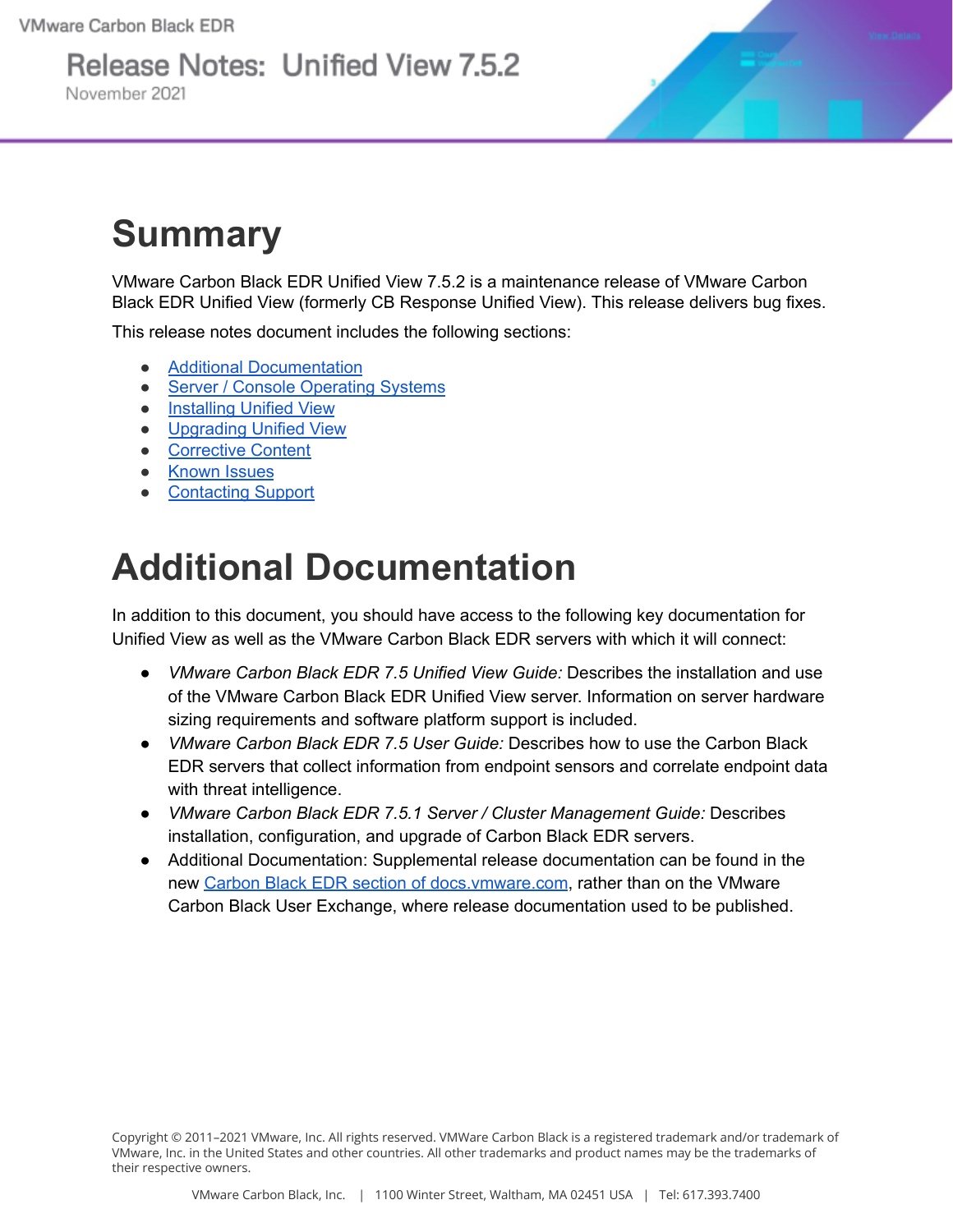## <span id="page-1-0"></span>**Server / Console Operating Systems**

- CentOS 6.7 6.10 (64-bit)
- CentOS 7.3 7.9 (64-bit)
- CentOS 8.1 8.3 (64-bit)
- Red Hat Enterprise Linux (RHEL) 6.7 6.10 (64-bit)
- Red Hat Enterprise Linux (RHEL) 7.3 7.9 (64-bit)
- Red Hat Enterprise Linux (RHEL) 8.1 8.4 (64-bit)

Installation and testing are performed on default installs using the minimal distribution and the distribution's official package repositories. Customized Linux installations must be individually evaluated.

However, if the customers are pinning dependencies to a specific OS version, the product only supports the following for the Server and Unified View:

- CentOS 6.7 6.10 (64-bit)
- CentOS 7.5 7.9 (64-bit)
- CentOS 8.2 8.3 (64-bit)
- Red Hat Enterprise Linux (RHEL) 6.7 6.10 (64-bit)
- Red Hat Enterprise Linux (RHEL) 7.5 7.9 (64-bit)
- Red Hat Enterprise Linux (RHEL) 8.2 8.4 (64-bit)

**Note:** Versions 7.3, 7.4, and 8.1 (64-bit) of CentOS/RHEL are not supported if customers are pinning dependencies.

In general, VMware Carbon Black discourages customers from pinning dependencies as per the [recommendation](https://wiki.centos.org/FAQ/General#How_does_CentOS_versioning_work.3F) from CentOS/RHEL.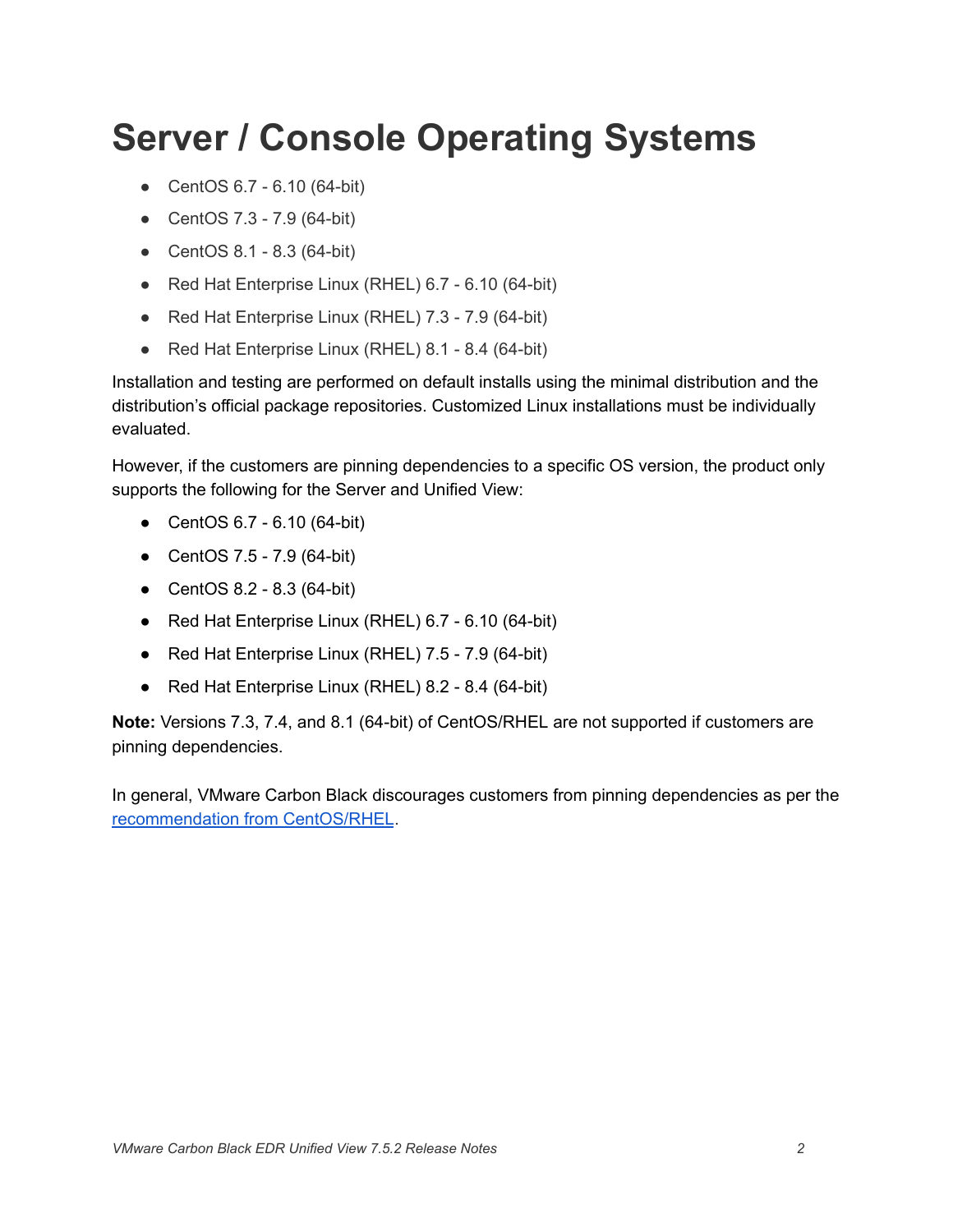# <span id="page-2-0"></span>**Installing Unified View**

Carbon Black EDR Server software packages are maintained at the Carbon Black yum repository ([yum.distro.carbonblack.io\)](http://yum.distro.carbonblack.io/). The links will not work until the on-prem GA date.

The following links use variables to make sure that you install the correct version of Unified View, based on your machine's operating system version and architecture.

**Note:** This release of Unified View supports only Carbon Black EDR 7.5-series servers.

Use caution when pointing to the yum repository. Different versions of the product are available on different branches as follows:

● **Specific version:** The 7.5.2 version of Unified View is available from the Carbon Black yum repository that is specified in the following base URL:

baseurl=[https://yum.distro.carbonblack.io/unifiedview/7.5.2-1/\\$](https://yum.distro.carbonblack.io/enterprise/7.5.2-1/$releasever/$basearch) [releasever/\\$basearch](https://yum.distro.carbonblack.io/enterprise/7.5.2-1/$releasever/$basearch)

This link is available as long as this specific release is available. It can be used even after later versions have been released.

● **Latest version:** The latest supported version of the Carbon Black EDR Unified View is available from the Carbon Black yum repository that is specified in the following base URL:

baseurl=[https://yum.distro.carbonblack.io/unifiedview/stable/\\$releasever/](https://yum.distro.carbonblack.io/unifiedview/stable/$releasever/$basearch/) [\\$basearch/](https://yum.distro.carbonblack.io/unifiedview/stable/$releasever/$basearch/)

This URL will point to version 7.5.2-1 Carbon Black EDR Unified View until a newer release becomes available, at which time it will automatically point to the newer release.

#### Carbon Black Alliance Key and Certificate Pair

This version of Carbon Black EDR Unified View requires a Carbon Black Alliance key and certificate pair:

● If you are a Carbon Black EDR on-premises customer, you can find your Carbon Black Alliance key and certificate pair in the /etc/CB/certs directory of a Carbon Black EDR server installation.

**Important:** The Carbon Black EDR server repo must not be enabled when installing Unified View. Enabling this repo on a Carbon Black EDR Unified View server will cause installation conflicts and the installation of incorrect package versions.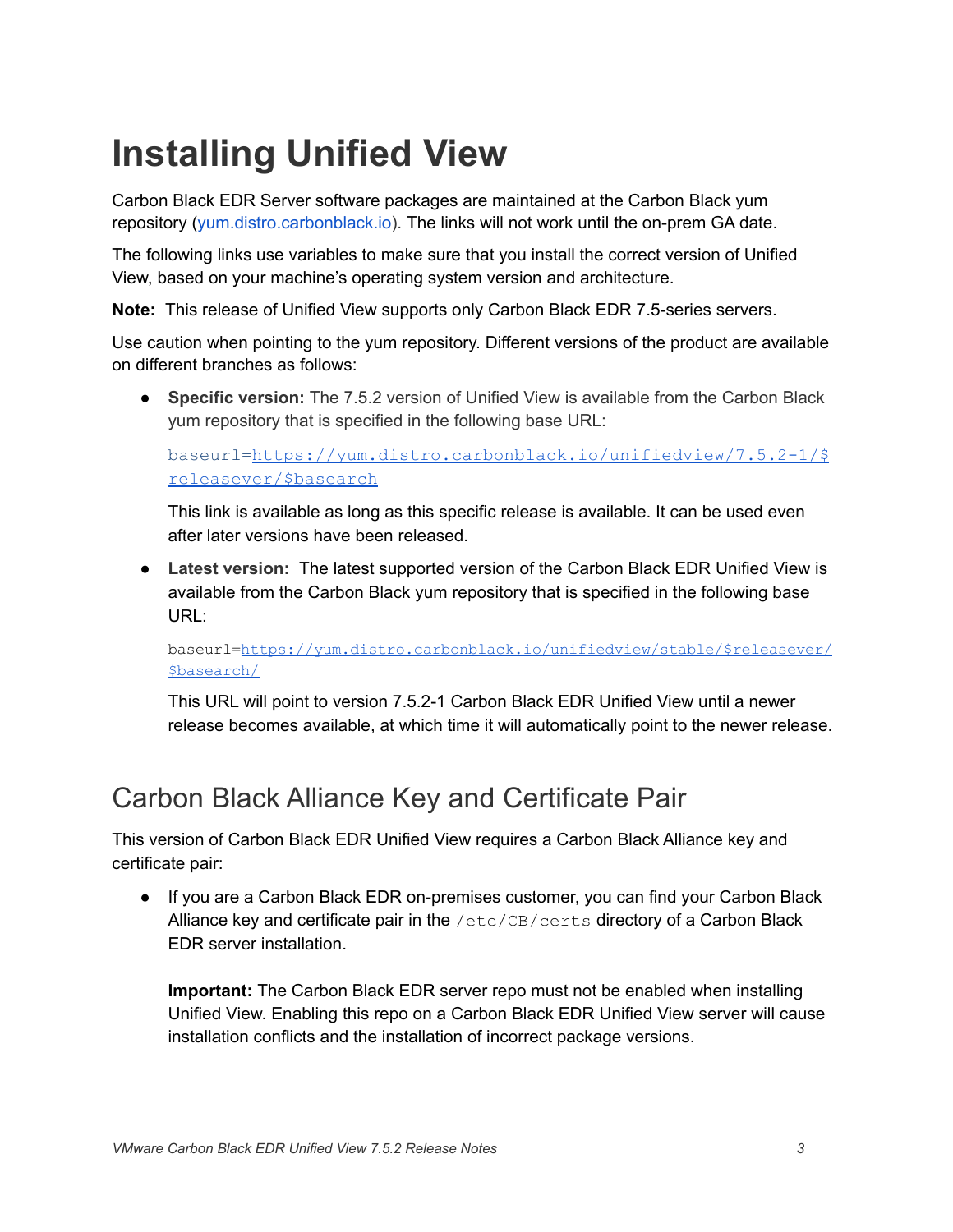● If you are a Carbon Black Hosted EDR customer or need additional help obtaining this package, contact Carbon Black Technical Support.

See the *VMware Carbon Black EDR 7.5 Unified View Guide* for instructions on installing Carbon Black EDR Unified View version 7.5.2.

# <span id="page-3-0"></span>**Upgrading Unified View**

If you currently have Carbon Black EDR Unified View 6.1.3 or later installed, you can upgrade to a newer version without uninstalling the previous version. See *VMware Carbon Black EDR 7.5 Unified View Guide* for steps to complete removal.

Note: See the **[Known](#page-3-1) Issues** section in this document for additional upgrade information.

If you are using CB Fed 1.1.0 (the predecessor to Unified View), you must remove the previous version of Carbon Black EDR Unified View before installing the current version, including settings and configuration. See *VMware Carbon Black EDR 7.5 Unified View Guide* for the steps to complete removal.

### <span id="page-3-1"></span>**Corrective Content**

<span id="page-3-2"></span>None

## **Known Issues**

If you upgrade from Carbon Black EDR Unified View 6.1.3, you might encounter an error that prevents completion of the upgrade. Although erlang is not necessary for Carbon Black EDR Unified View, the cbupgrade script is shared with the Carbon Black EDR server, which does require erlang. Part of cbupgrade is an erlang version check, and this will fail with the following message when upgrading to Carbon Black EDR Unified View 7.5 series: "The wrong version of Erlang detected, see release notes for more information. Please manually upgrade the Erlang package."

If this occurs, take the following steps to complete the upgrade:

1. Run the following command:

yum install erlang

2. In the unlikely chance that an old version of  $erlang$  is installed, run this command instead:

yum update erlang

3. Run cbupgrade to resume the upgrade process.